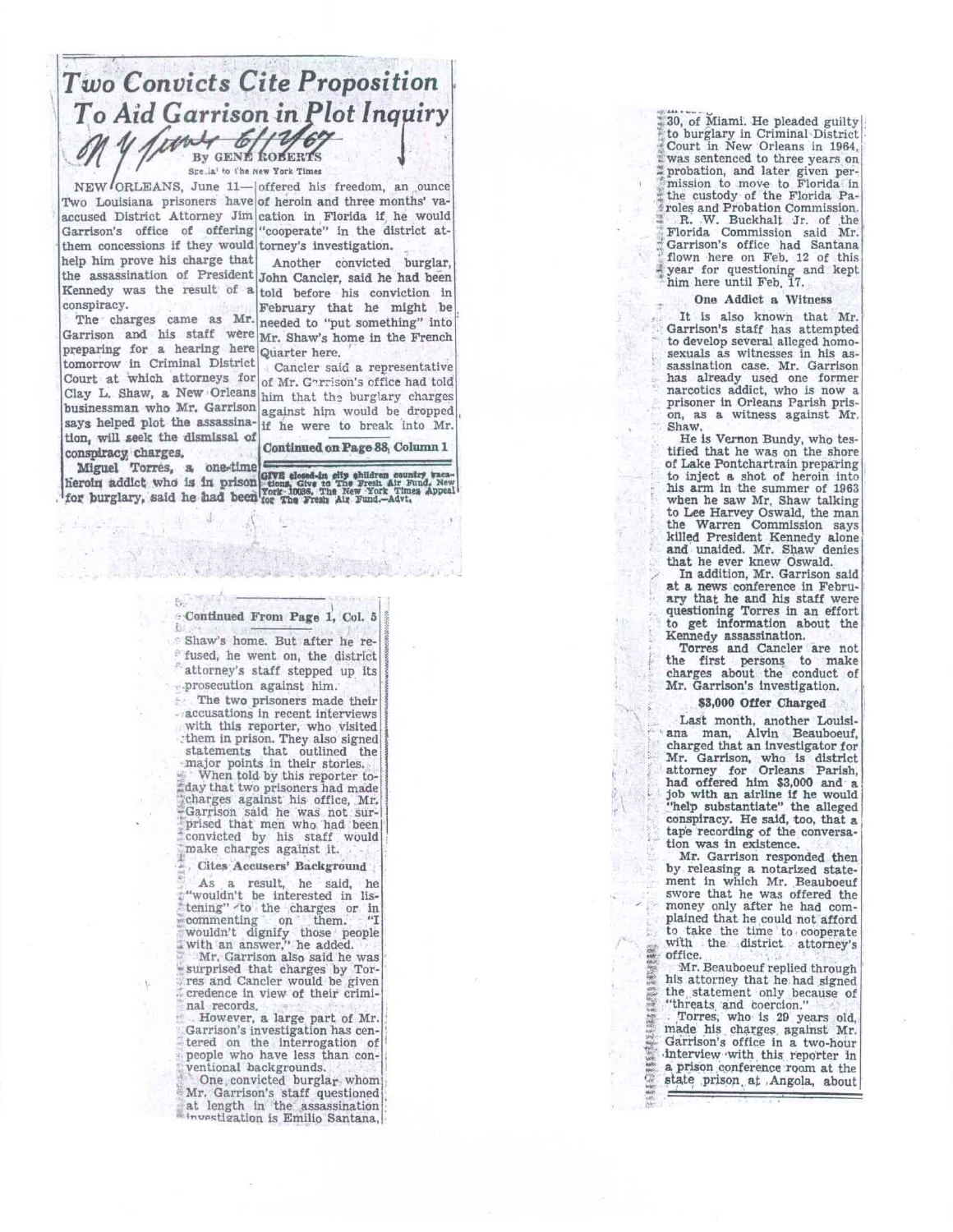

**Jim Garrison** 

100 miles up the Mississipp River from New Orleans. Speaking with only the faint.

est trace of a Spanish accent the slightly built native of Cuba said he had served about three years of a nlne-year sentence for burglary. After serving his<br>term in the state prison, he faces three years in a Federal prison on a conviction growing out of his one-time addiction tc narcotics.

Describes Questioning

' According to Torres, twc members of Mr. Garrison's staf: visited him at Angola in mid January. Then about two week; later, he said, one of the staf: members drove him to the parisl prison in New Orleans, when Mr. Garrison and/his assistantz questioned him sporadically.

At the first meeting will representatives from Mr. Gar. rison's office, according **to E**  signed statement Torres gave this reporter, one investigator said: "What would be the thing you would like the most?" "I said my freedom," Torres said. "And he [one of Mr. Gan•

rison's representatives) said, 'We'll give you an ounce of heroin and send you to Florida for three months on vacation just lay back and enjoy yourself.

"And he said, 'If you don't cooperate, Miguel, we'll make you do those nine years you have here plus the other times [three years] you have pending in the Federal penitentiary. You know the boss is very powerful. He can make you do all of this time or he can cut you loose right at this moment."

# First Impression Changes

Torres said he was under the

impression initially that the district attorney's office would help him get his freedom if he answered questions to the best of his ability. But he said he<br>later came to the conclusion<br>that the offer of freedom applied only if he were to provide testimony that would help Mr. Garrison bolster his charges that the Kennedy assassination, was the result of a conspiracy.

He said he had reached this conclusion because he had told the truth to Mr. Garrison and his staff and they had not at-tempted to have his present sentence reduced.

After he was transferred to the prison in New Orleans, Torres added, he was taken to Mr. Garrison's office and found the district attorney and several of his assistants drinking beer, He said Mr. Garrison had told him, "Have a couple of beers, Miguel," and then had begun showing him pictures of several Cubans and New Orleans residents.

Torres said Garrison had given him a "rundown on each of them [the men in the photographs] and [kept] asking me if I knew them. I said, 'No.'" At subsequent interrogation

sessions, Torres went on, one member of Mr. Garrison's staff tried to persuade him to sub-mit to hypnosis, and still an-other "stressed the point of go-ing along with Mr.' Garrison and 'reminded me how much Mr. Garrison could hurt me."

One of the interrogators, Mr. Torres said, "asked me if I knew Mr. Shaw. I said, 'No.'<br>He said, 'Yes, you know Mr. He said, 'Yes, you know Mr.<br>Shaw. You frequented his house<br>on Dauphine Street. You went<br>to his sex parties want to get the *posy* mad.'-"

Torres, who moved to this country from Cuba in 1952 when he was 14 and was con-<br>when he was 14 and was con-<br>victed of burglary in 1964, said<br>the district attorney's staff<br>seemed convinced that he 'had "been involved" in anti-Castro politics in the early 1960's in New Orleans and might have heard anti-Castrci forces plotting to kill President Kennedy.

"But I wasn't bivalved in politics," Torres said. "At that time I had a \$120 to \$125 a day. [narcotics] habit and was too busy stealing [in order to finance the habit] to have time for politics."

"Although they [Mr. Garri-son and several of his staff members] had me over a barrel, it was immaterial," Torres continued. "I didn't son and several of his staff<br>members] had me over a<br>barrel, it was immaterial,"<br>Torres continued, "I cildn't<br>want to frame anyone. I came the conclusion that the only

**LO Wog**  thing that I could do and have any principle as a man was to tell the truth."

**3**  Didn't Want to Get Involved Cancler, the other convicted burglar, said he did not want to get involved in Mr. Garrison's investigation because he *was* "scared" of being connected with anything that big

1 and important. He told his story in a two-hour conversation in a' visitors'. room at the Orleans Parish prison. He was dressed in a' standard prison uniform of blue denim and smoked an occasional Marlboro. Two days later, in the prison's records room, he wrote out the highlights of what he said were his dealings with Mr. Garrison's staff.

Cancler said that he was charged in mid-November of last year with committing a burglary on Nov. 6, and that soon afterward he went to the district attorney's office, declared that he was innocent and asked if there was any way that the charges could be dropped.

He said he had been told that a member of Mr. Garrison's staff would get in touch with him later. The contact was made, he said, in mid-January.

At that time, he said, one of Mr. Garrison's aides drove him through the French Quarter of New Orleans, pointed to Mr. Shaw's house at 1313 Dauphine<br>and, according to Cancler's<br>statement, asked: "Do you think you could get in this house?"

Cancler said he asked why, and the investigator then told him: "I might want you to put something in there."<br>Cancler said that he had in-

sisted on knowing "what's hap-<br>pening" and that the investi-<br>gator had told him: "We're investigating the assassination of President Kennedy and we have reason to believe that the man [who] lives in that house had something to do with it."

According to Candler, the in-vestigator's attitude "changed completely in a belligerent sort of way after I refused to go along with the program."

# Delay in Sentencing

And soon afterward, Cancler added, the district attorney's office took steps to bring him to trial. A jury 'convicted him Feb. 18 of simple burglary, but sentencing has been delayed in the case pending action on Cancler's request for a new trial.

Cancler made the request after another prisoner on his cell tier in New Orleans confessed to the burglary that led to Cancler's conviction.

The other prisoner, Donnell Carroll, 22, said in a signed statement that he  $\alpha$  and a friend named "Wolf," who lived on Hagle Street, had not only committed the burglary that led to Cancler's conviction,